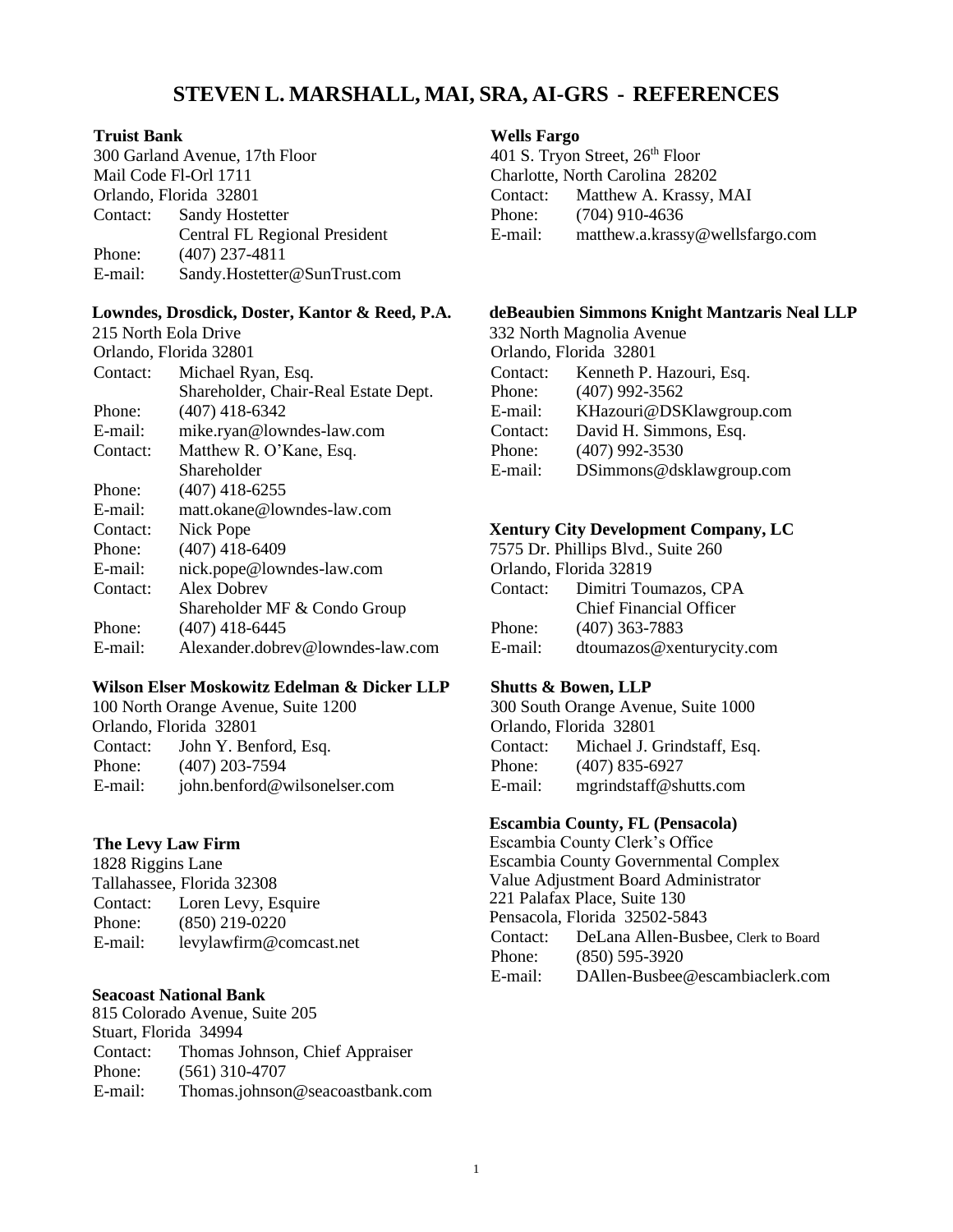## **STEVEN L. MARSHALL, MAI, SRA, AI-GRS - REFERENCES** (Cont'd)

**One Florida Bank**

3660 Maguire Boulevard Suite 250 Orlando, Florida 32803 Contact: Rick Pullum, President Phone: (407) 693-0521 E-mail: [rpullum@onefloridabank.com](mailto:rpullum@onefloridabank.com)

#### **BMO Harris Bank, N.A.**

Commercial RE Appraisal Services Unit 501 E. Kennedy Boulevard, Suite 900 Tampa, Florida 33602 Contact: Julie R. Battaglia, AVP/ Florida Regional Review Appraiser Phone: (813) 204-1937 E-mail: [Julie.Battaglia@bmo.com](mailto:Julie.Battaglia@bmo.com)

## **BB&T**

Real Estate Support 4600 New Bern Avenue, Suite 101 Raleigh, North Carolina 27610-1463 Contact: Charles R. Wolfe, MAI Vice President-Senior Review Officer Phone: (919) 212-3736

## **Bill Pittenger Real Estate Economics, LLC**

Saint Cloud, Florida Contact: William L. Pittenger Principal & Founder Phone: (407) 433-3661 E-mail: [bill@billpittenger.net](mailto:bill@billpittenger.net)

#### **United Southern Bank**

2701 South Bay Street Eustis, Florida 32726 Contact: Greg Lewis, Executive Vice President Phone: (352) 483-3056 E-mail: [greg.lewis@unitedsouthernbank.com](mailto:rob.adrid@unitedsouthernbank.com) Contact: Rob Adrid, EVP Phone: (352) 483-5897 E-mail: rob.adrid@unitedsouthernbank.com

#### **Shuffield Lowman**

One Gateway Plaza 1000 Legion Place, Suite 1700 Orlando, Florida 32801 Contact: Keith J. Hesse, Esq., Partner Phone: (407) 581-9800 E-mail: [khesse@shuffieldlowman.com](mailto:khesse@shuffieldlowman.com) **Citizens Bank of Florida**

P. O. Box 729 Oviedo, Florida 32765 Contact: Terry Vargo, Senior Vice President Phone: (407) 365-5631 E-mail: [tvargo@mycbfl.com](mailto:tvargo@mycbfl.com)

## **Winter Park National Bank**

201 N. New York Avenue, Suite 100 Winter Park, Florida 32789 Contact: David Dotherow, President/CEO Phone: (407) 853-7133 E-mail: [ddotherow@wpnb.bank](mailto:ddotherow@wpnb.bank) Contact: Sid Cash, Chairman Phone: (407) 853-7100 E-mail scash@wpnb.bank

#### **Osceola County Property Appraiser**

2505 E. Irlo Bronson Memorial Highway Kissimmee, Florida 34744 Contact: Hon. Katrina Scarborough Phone: (407) 742-5000 E-mail: [pafb@property-appraisers.org](mailto:pafb@property-appraisers.org)

# **JTD Land Company, LLC**

210 S. Hoagland Boulevard Kissimmee, Florida 34741 Contact: Craig C. Harris, Manager Phone: (407)-590-0146 E-mail: [CHarris@jtdlandco.com](mailto:CHarris@jtdlandco.com)

#### **Orange County Property Appraiser**

200 S. Orange Avenue, Suite 1700 Orlando, Florida 32801 Contact: Camille Smith, MAI, MBA Phone: (407) 836-5044 E-mail: [csmith@ocpafl.org](mailto:csmith@ocpafl.org) Contact: Robert Grimaldi, Esq., OCPA Staff Attorney Phone: (407) 836-5050 E-mail: [rgrimaldi@ocpafl.org](mailto:rgrimaldi@ocpafl.org)

#### **Lee Vista Center**

P. O. Box 620365 Orlando, Florida 32862 Contact: Richard T. Lee, Chief Executive Officer Phone: (407) 857-2835 E-mail: [24xxldog@bellsouth.net](mailto:csuazo@bpop.com)